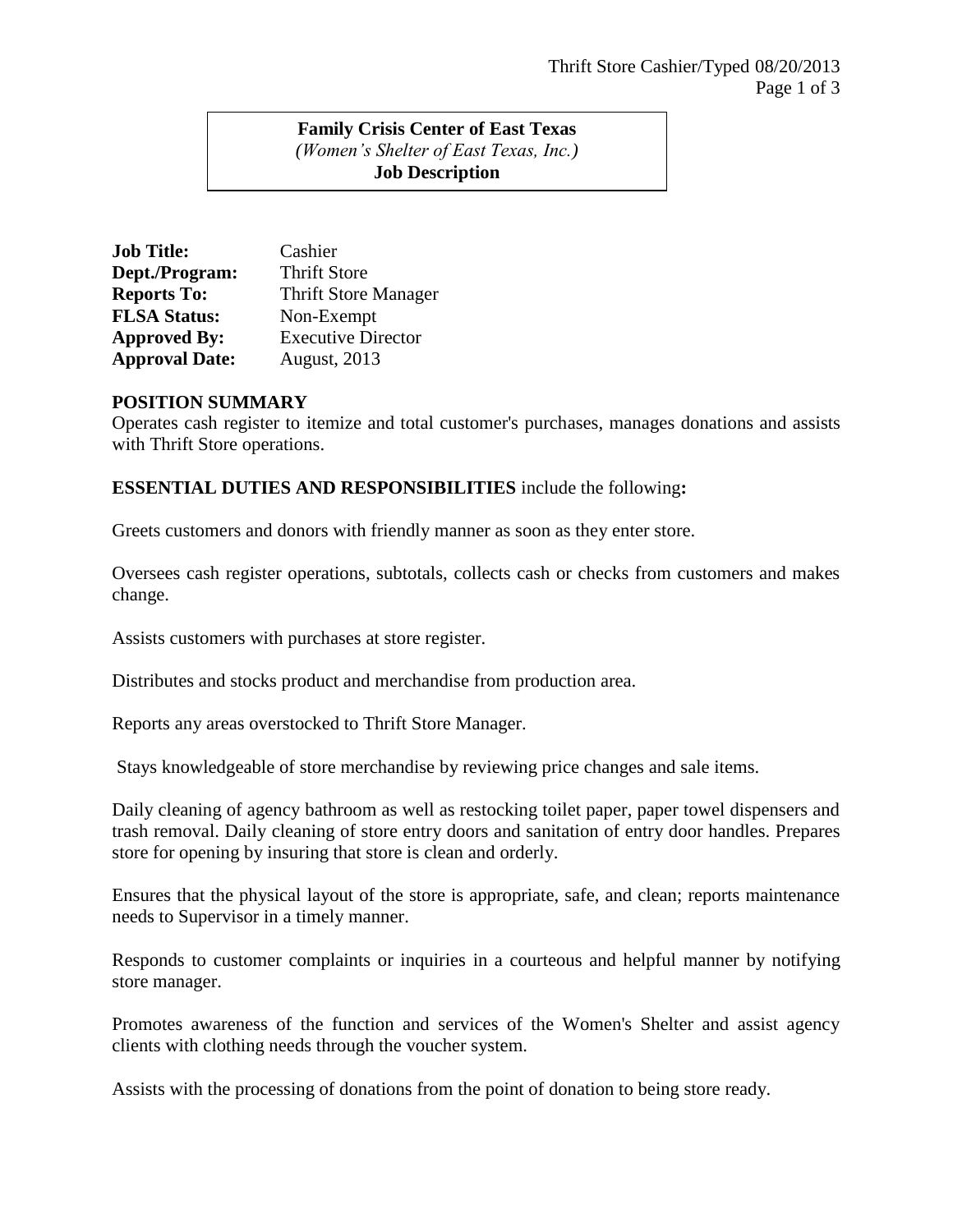## **Miscellaneous:**

Attends and participates in agency staff meetings and other agency functions as directed by Supervisor and/or Executive Director

Attends conferences as directed by Supervisor and/or Executive Director

Other duties as assigned by Supervisor and/or Executive Director

Believes in, promotes and acts in accordance with the agency's mission and goals

In accordance with the philosophy of the agency, may occasionally be required to carry out or assist with other tasks in addition to the duties listed above.

#### **SUPERVISORY RESPONSIBILITIES**

This position has no supervisory responsibilities.

## **QUALIFICATIONS**

To perform this job successfully, an individual must be able to perform each essential duty satisfactorily. The requirements listed below are representative of the knowledge, skill, and ability required. Reasonable accommodations may be made to enable individuals with disabilities to perform the essential functions.

#### **EDUCATION, TRAINING, AND/OR EXPERIENCE**

High school diploma or general education degree (GED) with a minimum six months retail or merchandising experience and training.

#### **LANGUAGE SKILLS**

Ability to read and comprehend simple instructions, short correspondence, and memos. Ability to write simple correspondence. Ability to appropriately present information in one-on-one and small group situations to customers, clients, volunteers, and staff.

#### **MATHEMATICAL SKILLS**

Ability to add, subtract, multiply, and divide in all units of measure, using whole numbers, common fractions, and decimals. Ability to compute rate and percent.

#### **REASONING ABILITY**

Ability to apply common sense understanding to carry out instructions furnished in written, oral, or diagram form. Ability to deal with problems involving several concrete variables in standardized situations. Ability to organize workloads and set priorities to carry out assigned tasks in a timely manner. Ability to manage multiple duties. Ability to demonstrate discretion and common sense.

#### **CERTIFICATES, LICENSES, REGISTRATIONS**

Must have and maintain a valid Class C Texas Driver's License. Must have and maintain an acceptable criminal record check.